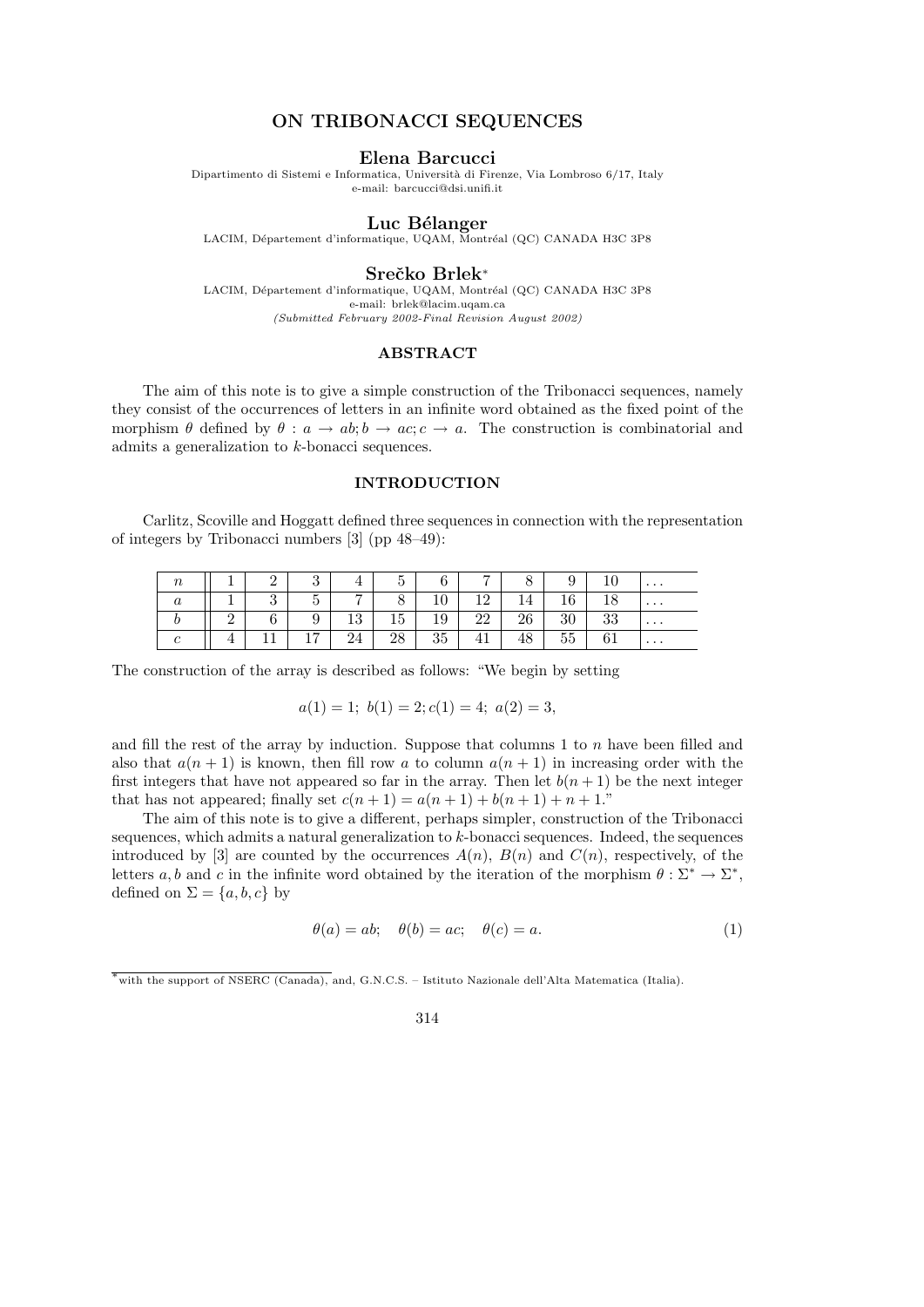#### ON TRIBONACCI SEQUENCES

This morphism allows the construction of an infinite word having a linear *complexity*. More precisely, the number of factors of length n is  $2n + 1$ . This combinatorial complexity has been widely studied and a detailed account can be found in the recent surveys by Ferenczi [5], and Ferenczi and K $\acute{a}$ sa [6]. Such sequences have also a nice geometrical interpretation [1, 7].

Other authors (see [4] for instance) have studied the three term recurrence relation defining the Tribonacci numbers

$$
s_0 = 1
$$
,  $s_1 = 2$ ,  $s_2 = 4$ ,  $s_n = s_{n-1} + s_{n-2} + s_{n-3}$   $\forall n \ge 3$ .

They compute a combinatorial statistic, namely the covering number, which measures the covering of an infinite word by the occurrences without overlaps of a given factor. The Tribonacci numbers can also be computed from the iterates of  $\theta$  as follows. First, observe that another way to construct the sequence  $T$  is to define

$$
t_0 = a
$$
,  $t_1 = \theta(a) = ab$ ,  $t_2 = \theta^2(a) = abac$ ,  $t_n = t_{n-1}.t_{n-2}.t_{n-3} \quad \forall n \ge 3$ .

Then,  $t_n = \theta^n(a)$  and, translating these relations for length, one gets

$$
|t_0|=1, \ |t_1|=2, \ |t_2|=4, \ |t_n|=|t_{n-1}|+|t_{n-2}|+|t_{n-3}| \quad \forall n\geq 3,
$$

and then  $|\theta^n(a)| = n$ -th Tribonacci number. Moreover, the Tribonacci numbers are also counted by the number of occurrences of the letters  $a, b$  and  $c$  in  $\theta^n(a)$ .

### 2. DEFINITIONS AND NOTATIONS

Let  $\Sigma$  be a finite non-empty set called *alphabet*. The free monoid generated by  $\Sigma$  is the set of *words* over  $\Sigma$  and is denoted by  $\Sigma^*$ .

A word is a map  $w : N \to \Sigma$ , from the set N of positive integers to the alphabet  $\Sigma$ , so that the k-th letter of w is denoted w[k]. The empty word, which is the identity of  $\Sigma^*$  is denoted by  $\varepsilon$ . For any word  $w \in \Sigma^*$ , a *factor f* of w is a word such that  $w = x f y$  for some  $x, y \in \Sigma^*$ . When a factor f of length m occurs at the position k in w it is denoted by  $f = w[k..k+m-1]$ .

The length of a word w is denoted by |w|, and the number of occurences of a letter  $x \in \Sigma$ in the word w by  $|w|_x$ .

A morphism  $\theta$  is a function  $\theta : \Sigma^* \to \Sigma^*$  preserving concatenation, that is,  $\theta(u.v)$  =  $\theta(u) \cdot \theta(v)$ , for all  $u, v \in \Sigma^*$ . The length operator  $| \cdot \Sigma^* \to N$  is a morphism of monoid since  $|u.v| = |u| + |v|$  for all  $u, v \in \Sigma^*$ .

¿From here on, we consider the morphism  $\theta$  defined by (1). This morphism admits the fixed point

 $T = \theta^{\omega}(a) = abacabaabaabaabaabaabaabaaba \ldots$ 

Defining  $|\theta|: \Sigma^* \to N$  as the composition  $\Sigma^* \stackrel{\theta}{\longrightarrow} \Sigma^* \stackrel{|\cdot|}{\longrightarrow} N$ , this composition satisfies

$$
|\theta(p)| = \sum_{k=1}^{m} |\theta(p[k])|
$$
  
=  $|\theta(a)| \cdot |p|_a + |\theta(b)| \cdot |p|_b + |\theta(c)| \cdot |p|_c$   
=  $2 \cdot |p|_a + 2 \cdot |p|_b + 1 \cdot |p|_c$ , (2)

$$
315 \\
$$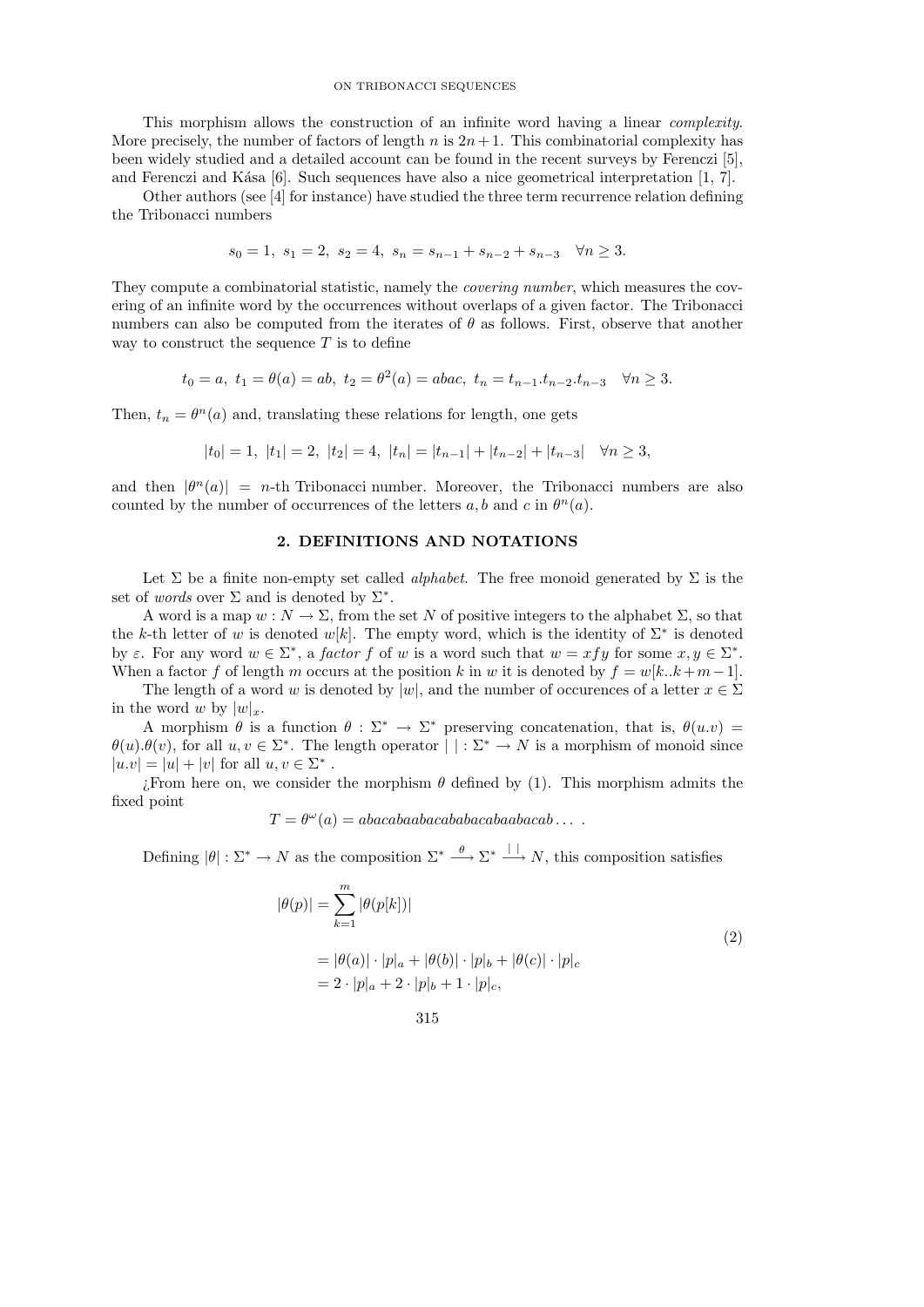for all  $p \in \Sigma^*$ , where  $|p| = m$ .

The coding  $\phi_a : \Sigma \longrightarrow \{2, 2, 1\}$  defined by

$$
\begin{array}{ccc}\n\phi_a: a & \rightarrow |\theta(a)| & = |ab| & = 2\\
b & \rightarrow |\theta(b)| & = |ac| & = 2\\
c & \rightarrow |\theta(c)| & = |a| & = 1\n\end{array}
$$

defines the sequence

$$
S_a = \phi_a(T) = 2221222222222222222222222 \ldots
$$

¿From this coding it follows that  $\phi_a(p[k]) = |\theta(p[k])|$ ,  $\forall 1 \leq k \leq m$ , and, substituting in (2) we have

$$
\sum_{k=1}^{m} \phi_a(p[k]) = 2 \cdot |p|_a + 2 \cdot |p|_b + 1 \cdot |p|_c.
$$
 (3)

## 3. RESULTS

The fact that T is a fixed point of  $\theta$  permits the distance between a given letter and its image under  $\theta$  to be computed. Moreover, the definition of  $\theta$  shows strong synchronizing properties that are summarized in the following technical lemma.

**Lemma 1:** Let  $T = p.u$ , where  $|p| = m$ . Then the following properties hold. 1.  $\sum_{k=1}^{m} S_a[k] = |\theta(p)| = 2 \cdot |p|_a + 2 \cdot |p|_b + |p|_c, \quad \forall m \ge 1$ 2.  $T[1 + |\theta(p)|] = a$ 3.  $\bullet T[1+|p|] = a \iff T[2+2\cdot|p|_a+2\cdot|p|_b+|p|_c] = b$  $\bullet T[1+|p|] = b \iff T[2+2\cdot|p|_a+2\cdot|p|_b+|p|_c] = c$  $\bullet T[1+|p|] = c \iff T[2+2\cdot|p|_a+2\cdot|p|_b+|p|_c] = a$ 

**Proof:** The first statement follows from the fact that p is a prefix of T. Indeed  $\phi_a(p[k])$  =  $S_a[k]$  for all  $1 \leq k \leq m$ , and the conclusion is given by (3).

To establish the second statement write  $T = p.x.u'$  with  $x \in \Sigma$ .

¿From the definition of the morphism,  $|\theta(p.x)| = |\theta(p)| + |\theta(x)|$ . Using (2), the result follows from the fact that  $\theta(x)[1] = a$  for all  $x \in \Sigma$ .

Finally, from the previous statement one has  $T[1 + |\theta(p.x)||] = T[1 + |\theta(p)| + |\theta(x)||] = a$ . Then if  $x = a$  or b,  $T[m + 1] = x \iff T[\theta(p)| + 2] = \theta(x)[2]$ , and by (2), this prove the cases  $x = a$  and  $x = b$ . If  $T[m+1] = c$ , then we easily have that  $a = T[1 + |\theta(p)| + |\theta(c)|] =$  $T[2 + |\theta(p)|].$  $\Box$ 

We proceed now with the computation of the occurrences of the letter  $a$ .

**Proposition 2:** The n-th occurence of the letter a in the sequence  $T$  is at the position

$$
A(n) = 1 + \sum_{k=1}^{n-1} S_a[k].
$$

316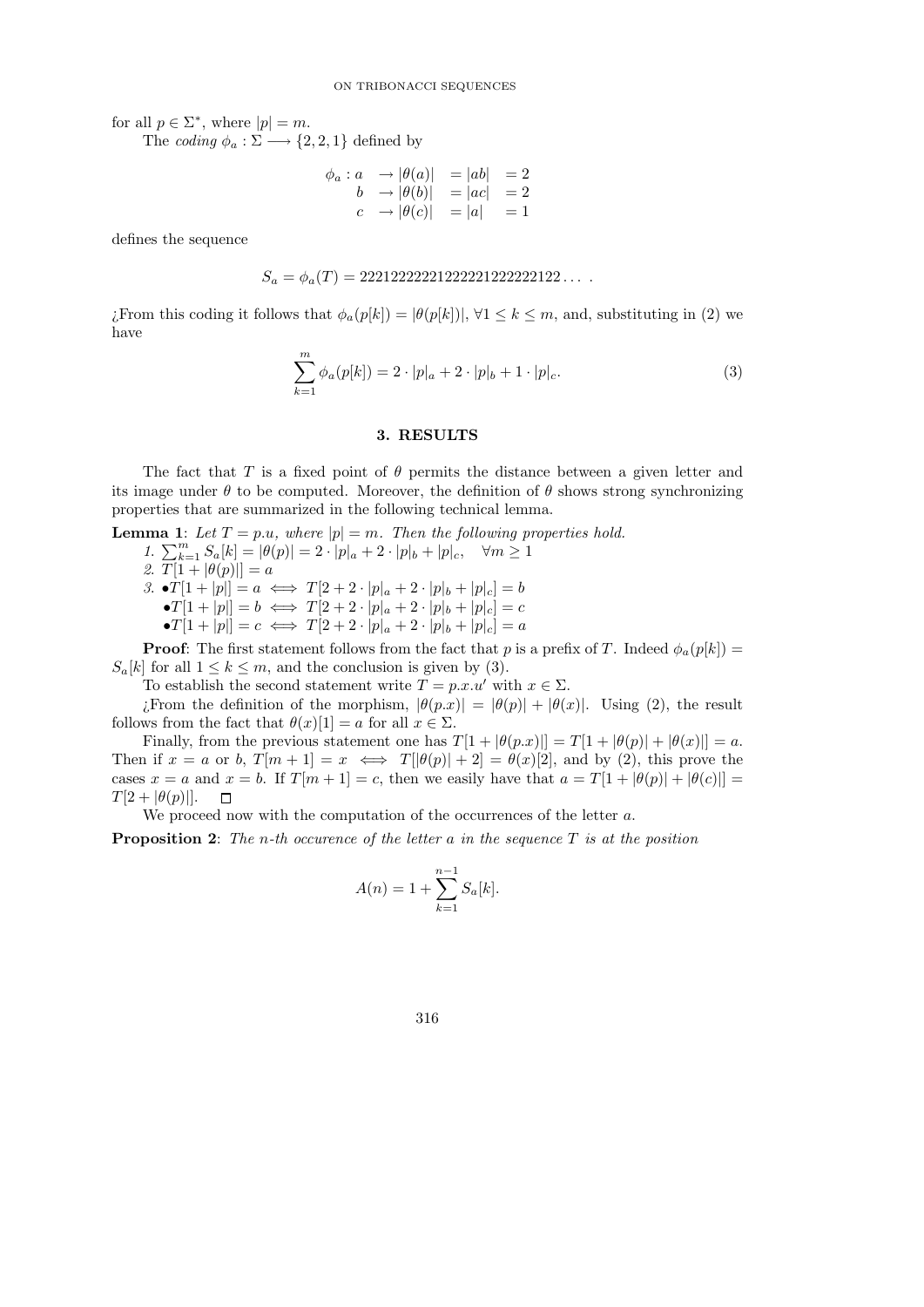**Proof:** Let  $T = p.x.u$ , where  $|p| = n - 1$  and  $x \in \Sigma$ . Then  $T[1 + \sum_{k=1}^{n-1} S_a[k]] =$  $T[1 + |\theta(p)|]$  and by Lemma 1.2,

$$
T[1 + \sum_{k=1}^{n-1} S_a[k]] = a.
$$

It remains to prove that  $|T[1..1 + \sum_{k=1}^{n-1} S_a[k]]|_a = n$ . The conclusion follows from the fact that  $\theta(y)[1] = a$  and  $\theta(y)[2] \neq a$  for all  $y \in \Sigma$  and

$$
\left| T \left[ 1..1 + \sum_{k=1}^{n-1} S_a[k] \right] \right|_a = |\theta(p).\theta(x)[1]|_a
$$
  
=  $|\theta(p)|_a + |\theta(x)[1]|_a$   
=  $|\theta(p[1])|_a + \cdots + |\theta(p[n-1])|_a + |\theta(x)[1]|_a$   
= n.

Similar results are derived for the position of the letters  $b$  and  $c$ . Indeed, the key point of the arguments above is that the letter  $a$  is located at a synchronising position in the images by  $\theta$  of all the letters in  $\Sigma$ . For the letters b and c we need to iterate the morphism  $\theta$  in order to obtain that property:

|              | $\phi_b: a \rightarrow  \theta^2(a) $<br>$b \rightarrow  \theta^2(b) $<br>$c \rightarrow  \theta^2(c) $ | $=  abac $<br>$=  aba $<br>$=  ab $ | $=4$<br>$=$ 3<br>$=2$ |
|--------------|---------------------------------------------------------------------------------------------------------|-------------------------------------|-----------------------|
| $\phi_c : a$ | $\rightarrow$ $ \theta^3(a) $                                                                           | $=  abacaba  = 7$                   |                       |

$$
\begin{array}{rcl}\n\varphi_c: a & \to & |\theta^-(a)| & = |a\omega ac a\omega a| & = i \\
b & \to & |\theta^3(b)| & = |abacab| & = 6 \\
c & \to & |\theta^3(c)| & = |abac| & = 4\n\end{array}
$$

These coding yield respectively the following sequences

$$
S_b = \phi_b(T) = 43424344342434342434434243\dots,
$$
  
\n
$$
S_c = \phi_c(T) = 76747677674767674767767476\dots.
$$

The occurences  $B(n)$  and  $C(n)$  of the letters b and c are given without proof (they are similar) in the next two propositions.

**Proposition 3:** The n-th occurence of the letter b in the sequence  $T$  is at the position

$$
B(n) = 2 + \sum_{k=1}^{n-1} S_b[k].
$$

**Proposition 4:** The n-th occurence of the letter c in the sequence  $T$  is at the position

$$
C(n) = 4 + \sum_{k=1}^{n-1} S_c[k].
$$

$$
317\,
$$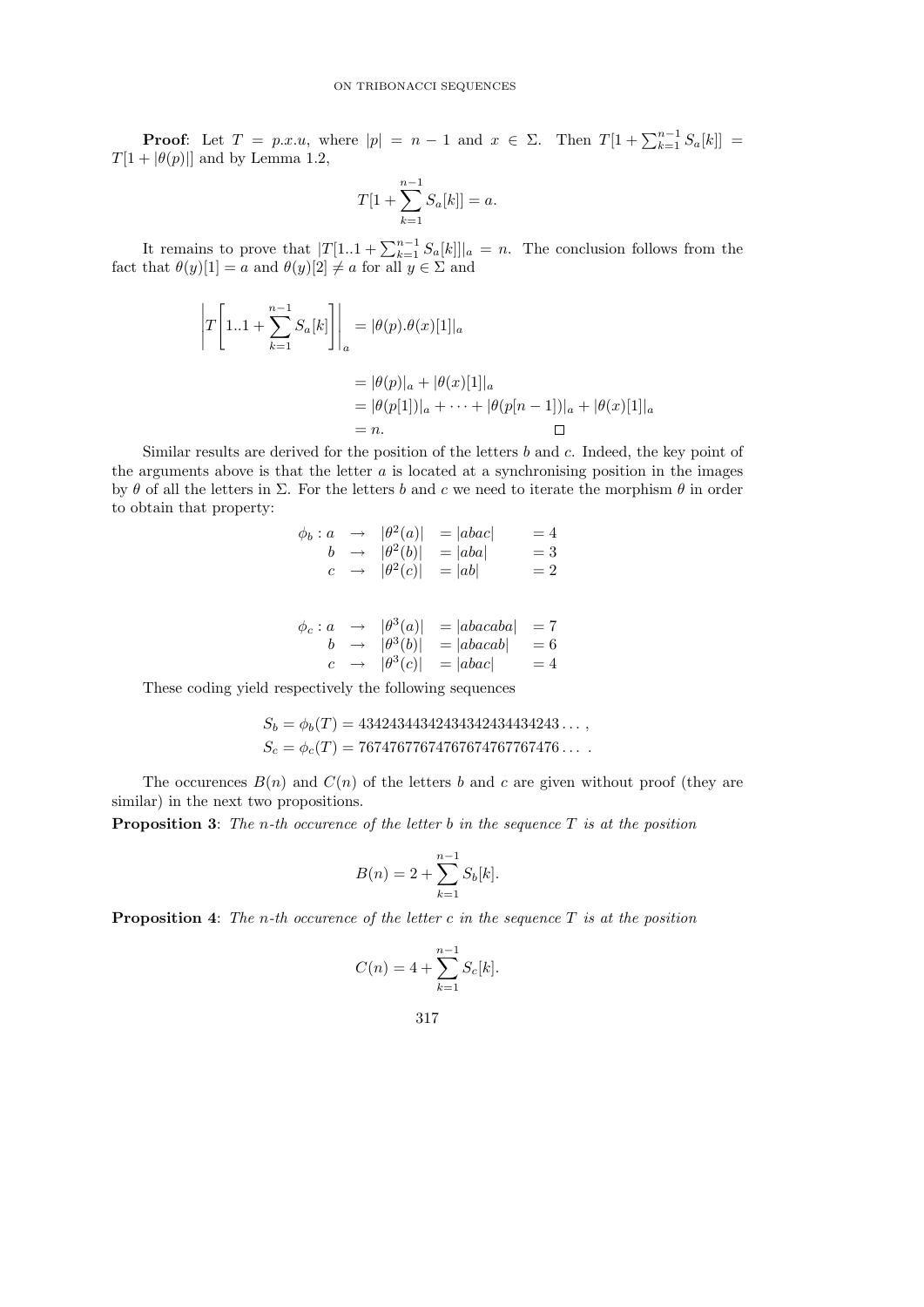Considering sequences as functions  $N \to N$ , the composition  $A \circ B : N \xrightarrow{B} N \xrightarrow{A} N$  is denoted  $AB$ , and  $A^2$  stands for  $A \circ A$ . The identity function is denoted by I.

Proposition 5: Let A, B, C, I be the sequences defined above. The following relations hold:

$$
C = I + A + B \tag{4}
$$

$$
B = A^2 + 1\tag{5}
$$

Proof: The first relation is obtained by direct verification involving formulas from proposition 2, 3 and 4.

Since T is a fixed point of the morphism  $\theta$ , the n-th b is obtained from the image by  $\theta$  of the n-th a. Then  $\theta(T[1..A(n)]) = T[1..B(n)]$  and  $|T[1..B(n)]|_a = A(n)$ . Therefore  $B(n) = A(A(n)) + 1.$  $\Box$ 

The formulae (4) and (5) and the fact that  $A \cup B \cup C = N$  is a partition of N with monotonically increasing functions characterize completely the sequences  $a(n)$ ,  $b(n)$  and  $c(n)$ ([3], theorem 7). Therefore

$$
A(n) = a(n); B(n) = b(n); C(n) = c(n).
$$

Many relations can be obtained for  $A$ ,  $B$  and  $C$  that are purely combinatorial properties of T. For instance

$$
AB = BA + 1
$$

follows from the fact that (5) implies  $BA+1 = A^3+2$  and  $AB = A(A^2+1)$ . Using the Lemma 1.3 and the fixed point property of T, it follows that  $A^3 + 2 = A(A^2 + 1)$ , as shown by the following diagram, where  $\theta(\underline{b}) = \underline{ac}$ ,

$$
\overbrace{\underbrace{a \ b \ a \ c \ \dots \ a \ \underline{b}}_{A^2(n)+1}}^{A^3(n)} \dots \overbrace{a \ b \ \underline{a} \ \underline{c}}^{2} \dots
$$

Another relation is  $C = AB + 1$ . It is derived from the facts that a c is always preceded by an a, that  $\theta(T[1..B(n)]) = T[1..C(n)]$  and that  $|T[1..C(n)]|_a = B(n)$ .

## 4. CONCLUDING REMARKS

Following the guidelines of the 3-letter case, similar results can be obtained for the kbonacci morphism defined on a k-letter alphabet  $\Sigma = \{a_1, a_2, \dots, a_k\}$ :

$$
\psi: \quad a_1 \quad \to \quad a_1.a_2
$$

$$
\vdots
$$

$$
a_{k-1} \quad \to \quad a_1.a_k
$$

$$
a_k \quad \to \quad a_1.
$$

| ٧ | ×<br>۰. |
|---|---------|